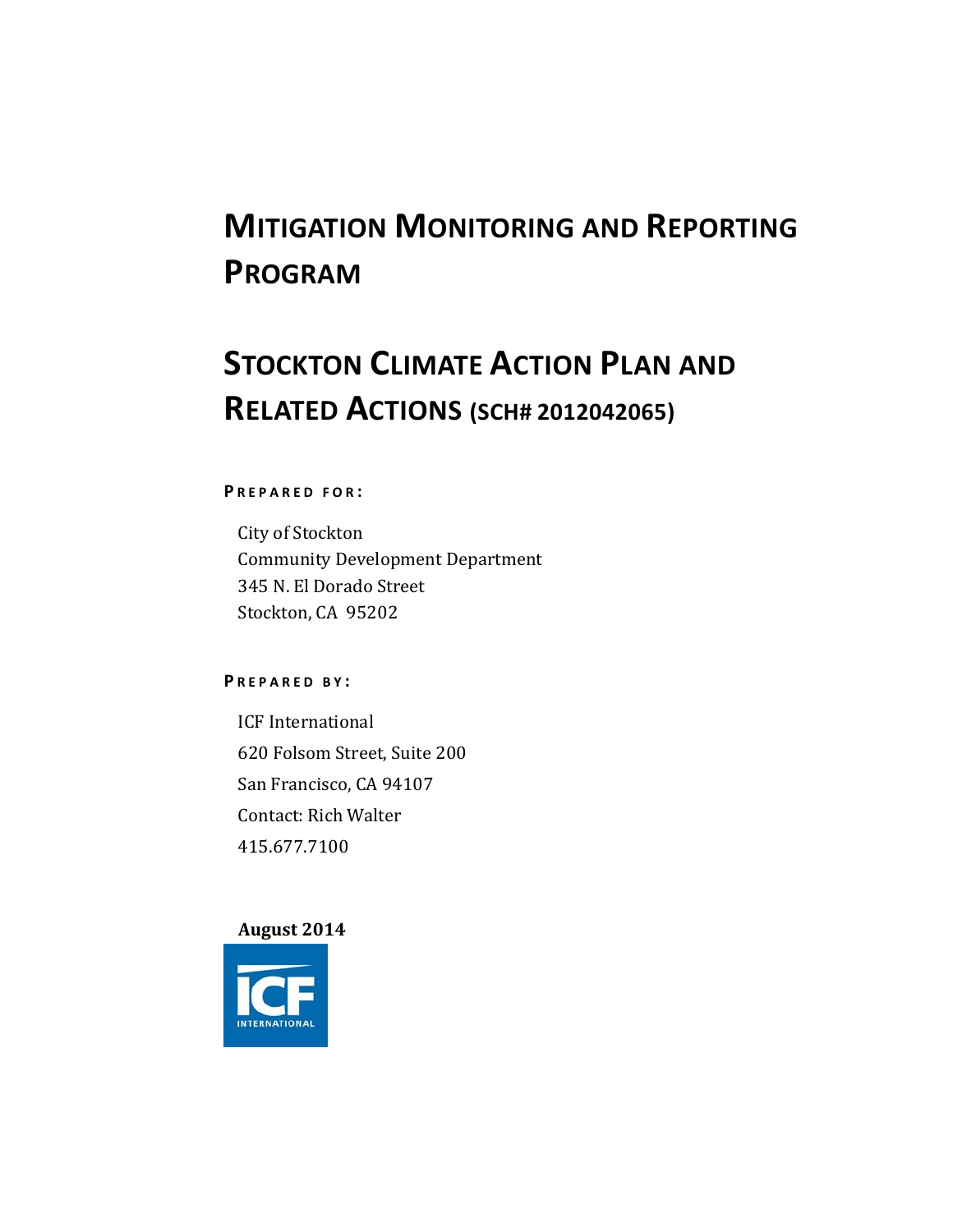ICF International. 2014. Mitigation Monitoring and Reporting Program for the City of Stockton Climate Action Plan and Related Actions. August. San Francisco, CA. Prepared for the City of Stockton, Stockton, CA.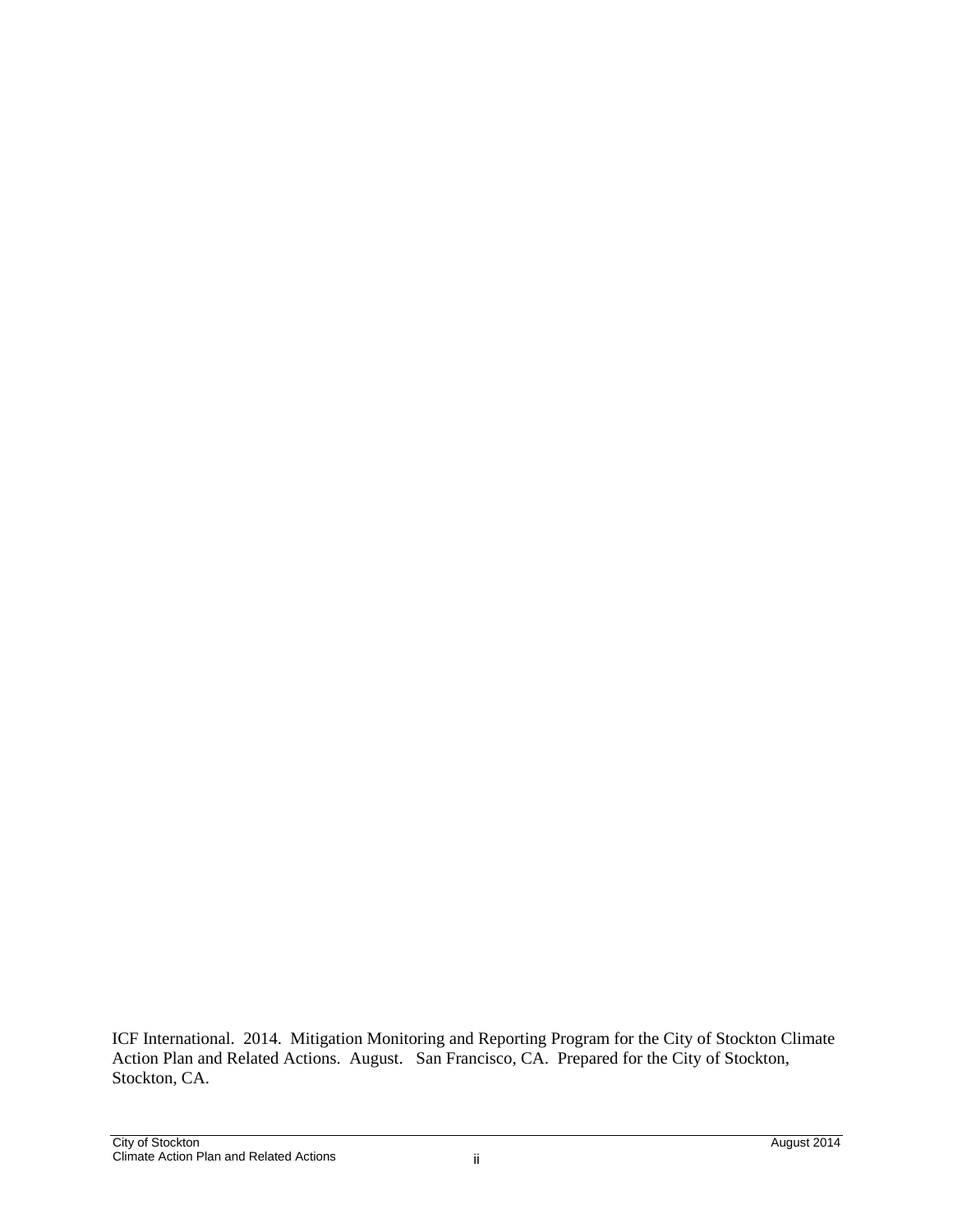### **Mitigation Monitoring and Reporting Program**

The California Environmental Quality Act (CEQA) requires that a Lead Agency establish a program to monitor and report on mitigation measures that it has adopted as part of the environmental review process, and that this program must be adopted at the time that the agency determines to carry out a project for which the environmental review process has been conducted (Public Resources Code Section 21081.6 (a) (1)). The City of Stockton (City) has prepared this Mitigation Monitoring and Reporting Program (MMRP) to ensure that new mitigation measures identified in the Climate Action Plan and Related Actions Subsequent Environmental Impact Report (EIR) are fully implemented during project implementation.

As the lead agency and proponent of this project, the City will implement the mitigation measures through its own actions, actions of those it directs or those to whom it issues permits (such as development applicants), and actions taken in cooperation with other agencies and entities. The City is ultimately accountable for the overall administration of the mitigation monitoring program and for assisting relevant individuals and parties in their oversight and reporting responsibilities. The responsibilities of mitigation implementation, monitoring, and reporting may extend to other parties; however, the City will bear the primary responsibility for verifying that the mitigation measures are implemented.

The MMRP for the Project is presented as a table that includes the mitigation measures identified in the Final EIR and is organized by environmental issue. The City may refine the means by which it will implement a mitigation measure as long as the compliance is achieved during project implementation. The MMRP describes implementation, monitoring and reporting responsibilities, for each mitigation measure identified in the SEIR:

- **Mitigation Measure:** Provides the mitigation measure as identified the Final SEIR
- *Implementation:* Identifies the key implementing actions and who will be responsible for directly implementing the mitigation measures.
- *Monitoring:* This column of the table describes the key monitoring actions and who will be responsible for monitoring.
- **Reporting:** This column of the table describes the key reporting actions and who will be responsible for reporting.

As described in the SEIR, the SEIR is a subsequent document to the EIR for the adopted General Plan. As such, there are mitigation measures that apply to development within the City of Stockton that would also apply to any measures undertaken as part of the CAP and Related Actions. The MMRP for the adopted General Plan defined the implementation, monitoring and reporting actions and responsibilities for the mitigation identified in the original GPEIR and is incorporated in its entirety by reference and is not repeated herein.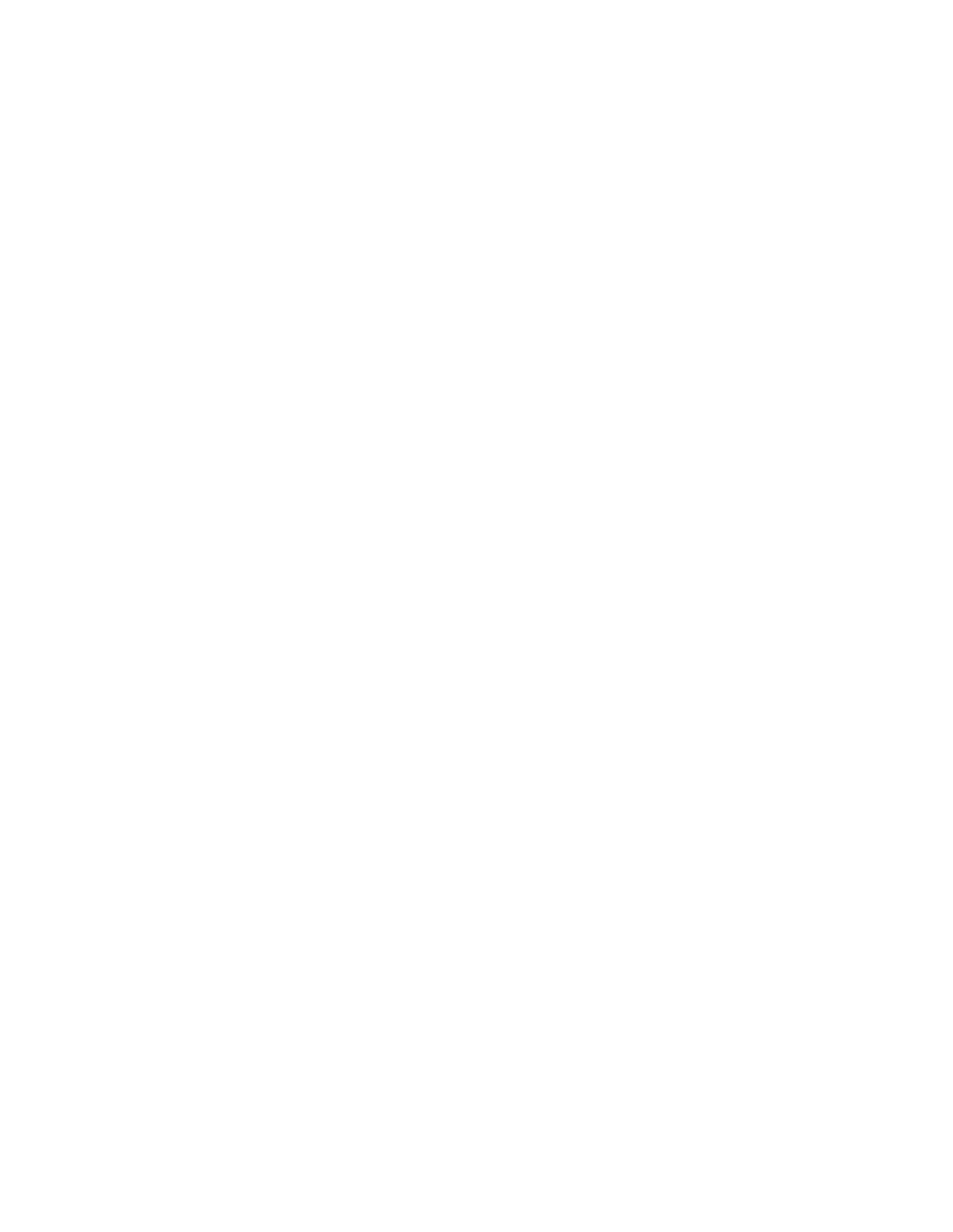#### **Table**e 1. Stockton Climate Action Plan and Related Actions Mitigation Monitoring and Reporting Program – Summary of Mitigation **Measures**

| <b>Mitigation Measure</b>                                                                                                                                                                                                                                                                                                                                                                                                                                                                                                                                                                                                                                                                                                                                                                                                                                                                                                                                                                                                                                                                                                                                                                                                                                                                                                                                                                                                                                                                                                                                                                                                                                                                                                                                                                                                                                                                                                                     | Implementation                                                                                                                                                                                                                                                                                                                                                                                                                                                                                                           | <b>Monitoring</b>                                                                                                                                                                                                                                                                                                                                                                                                                                                                       | <b>Reporting</b>                                                                                                                                                                                                                                          |
|-----------------------------------------------------------------------------------------------------------------------------------------------------------------------------------------------------------------------------------------------------------------------------------------------------------------------------------------------------------------------------------------------------------------------------------------------------------------------------------------------------------------------------------------------------------------------------------------------------------------------------------------------------------------------------------------------------------------------------------------------------------------------------------------------------------------------------------------------------------------------------------------------------------------------------------------------------------------------------------------------------------------------------------------------------------------------------------------------------------------------------------------------------------------------------------------------------------------------------------------------------------------------------------------------------------------------------------------------------------------------------------------------------------------------------------------------------------------------------------------------------------------------------------------------------------------------------------------------------------------------------------------------------------------------------------------------------------------------------------------------------------------------------------------------------------------------------------------------------------------------------------------------------------------------------------------------|--------------------------------------------------------------------------------------------------------------------------------------------------------------------------------------------------------------------------------------------------------------------------------------------------------------------------------------------------------------------------------------------------------------------------------------------------------------------------------------------------------------------------|-----------------------------------------------------------------------------------------------------------------------------------------------------------------------------------------------------------------------------------------------------------------------------------------------------------------------------------------------------------------------------------------------------------------------------------------------------------------------------------------|-----------------------------------------------------------------------------------------------------------------------------------------------------------------------------------------------------------------------------------------------------------|
| Mitigation Measure CUL-MM-1: Downtown Specific Plan Alternatives<br><b>Analysis</b><br>During preparation of the Downtown Specific Plan, the City shall consider<br>alternatives to promote residential development in compliance with CAP<br>Measure Trans-1 (and the other requirements of the Settlement Agreement)<br>that will minimize impacts on existing historic buildings and historic districts<br>as follows:<br>The City shall develop and evaluate at least one alternative that avoids<br>■<br>impacts to all existing historic buildings and historic districts. If these<br>alternatives are determined to not meet the Specific Plan goals for<br>residential growth in the GDSA or otherwise to not be feasible, it need not<br>be considered further.<br>The City shall seek to minimize impacts to historic buildings and districts<br>$\blacksquare$<br>when developing the preferred Specific Plan.<br>If the preferred Specific Plan will have a significant effect on one or more<br>$\blacksquare$<br>historic buildings or a historic district, the City shall develop and evaluate<br>at least one feasible alternative that will substantially reduce the level of<br>impact compared to the preferred plan (unless no feasible alternative<br>exists). This alternative (or alternatives) shall be evaluated in the CEQA<br>document for the Downtown Specific Plan.<br>If the preferred Specific Plan ultimately considered for adoption by the<br>$\blacksquare$<br>City would have more impact than a feasible alternative that would also<br>meet the Specific Plan goals for residential growth in the GDSA, then the<br>City must make findings as to why the adoption of the feasible alternative<br>would hinder or delay achievement of City goals for residential growth in<br>the GDSA or would otherwise have deleterious impact on the City's goals,<br>priorities, finances, or economic welfare. | City of Stockton to<br>complete alternative<br>analysis during<br>development of the<br>Downtown Specific Plan.<br>City of Stockton to<br>minimize impacts to<br>historic resources during<br>development of Downtown<br>Specific Plan.<br>City of Stockton to evaluate<br>at least one feasible<br>alternative lowering<br>historic resource impacts<br>during CEQA process for<br>Downtown Specific Plan.<br>City of Stockton to adopt<br>findings (as necessary) at<br>the point of adoption of the<br>Specific Plan. | Prior to release of draft<br>Downtown Specific Plan,<br><b>Community Development</b><br>Department (CDD) to<br>confirm alternative<br>analysis completed.<br>Prior to release of CDD to<br>confirm consideration of<br>historic issues.<br>Prior to release of Draft<br>EIR for Downtown Specific<br>Plan, CDD to confirm<br>consideration of feasible<br>alternative (as necessary).<br>Prior to adoption of<br>Specific Plan, CDD to<br>confirm appropriate<br>findings are prepared. | CDD to report to<br><b>Planning Commission</b><br>concerning<br>compliance with<br>measure at following<br>milestones:<br>-Release of Draft<br>Specific Plan<br>-Release of Draft EIR<br>for Draft Specific Plan.<br>-Adoption of Final<br>Specific Plan. |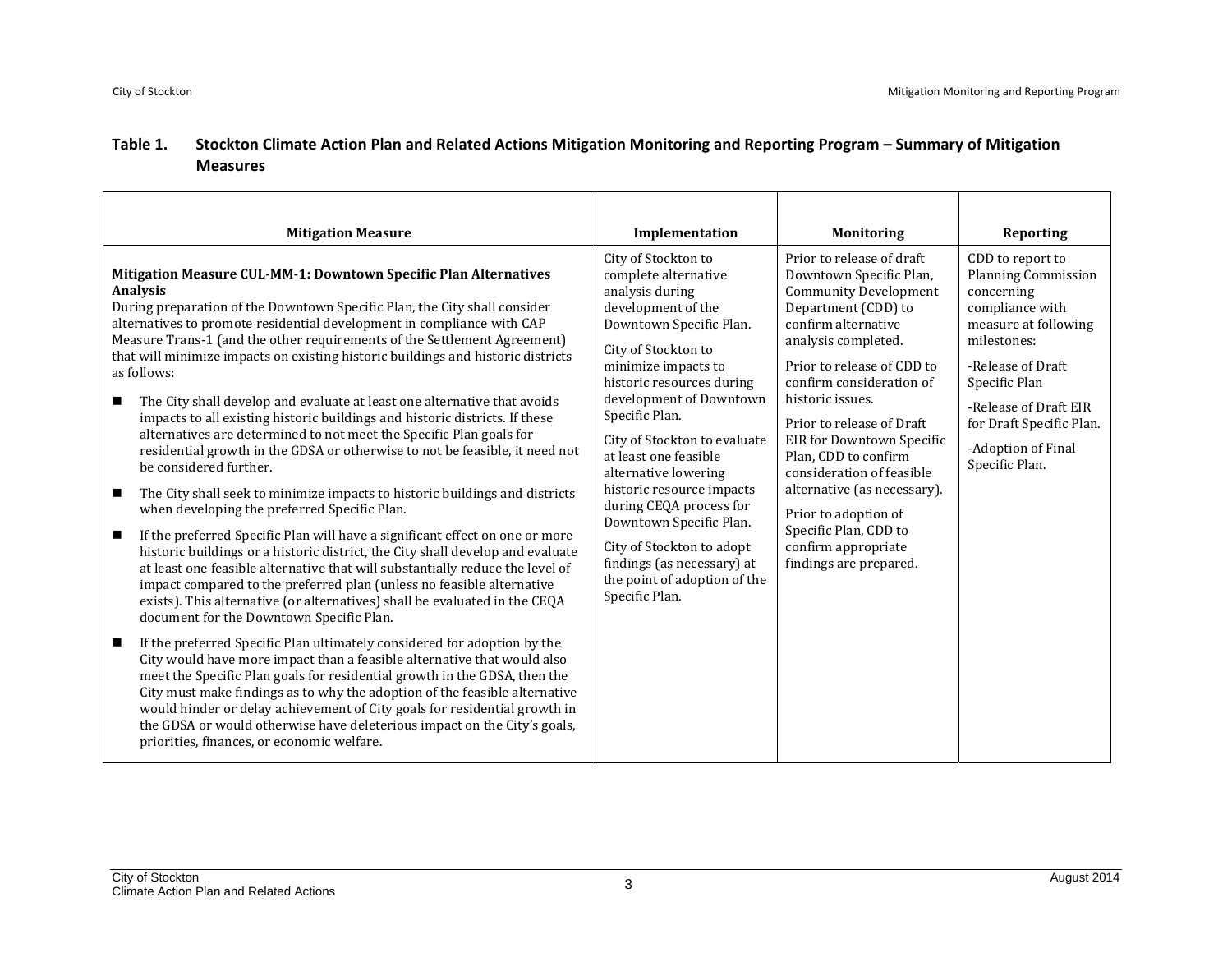| <b>Mitigation Measure</b>                                                                                                                                                                                                                                                                                                                                                                                                                                                                                                                                                                                                                                                                                                                                                                                                                                                                                                                                                                                                                                                                                                                                                                                                                                                                                                                                                                                                                                                                                                                                                                                                                                                                                                                                                                              | Implementation                                                                                                                                                                                                                                                                                                                                                                                   | <b>Monitoring</b>                                                                                                                                                                                                                                                             | Reporting                                                                                                                                                                                                                             |
|--------------------------------------------------------------------------------------------------------------------------------------------------------------------------------------------------------------------------------------------------------------------------------------------------------------------------------------------------------------------------------------------------------------------------------------------------------------------------------------------------------------------------------------------------------------------------------------------------------------------------------------------------------------------------------------------------------------------------------------------------------------------------------------------------------------------------------------------------------------------------------------------------------------------------------------------------------------------------------------------------------------------------------------------------------------------------------------------------------------------------------------------------------------------------------------------------------------------------------------------------------------------------------------------------------------------------------------------------------------------------------------------------------------------------------------------------------------------------------------------------------------------------------------------------------------------------------------------------------------------------------------------------------------------------------------------------------------------------------------------------------------------------------------------------------|--------------------------------------------------------------------------------------------------------------------------------------------------------------------------------------------------------------------------------------------------------------------------------------------------------------------------------------------------------------------------------------------------|-------------------------------------------------------------------------------------------------------------------------------------------------------------------------------------------------------------------------------------------------------------------------------|---------------------------------------------------------------------------------------------------------------------------------------------------------------------------------------------------------------------------------------|
| Mitigation Measure CUL-MM-2: Historic Building Solar Roof Alternatives<br><b>Review</b><br>If solar roofs are proposed for historic buildings, the City shall require the<br>following:<br>A qualified architectural historian shall determine if the building is eligible<br>for the California Register of Historic Resources or the National Register of<br>Historic Places. If the building is eligible for one or both of the registers,<br>the qualified architectural historian shall identify if the proposed solar<br>roof will substantially affect the eligibility of the building as a historic<br>resource. If a substantial effect is identified, the qualified historian shall<br>identify feasible alterations to the proposed solar roof installation that<br>would avoid or minimize the substantial effects. If no feasible alterations<br>can be identified, the qualified architectural historian shall document<br>measures considered and why they are not feasible.<br>The City shall review the architectural historian's report for completeness<br>only.<br>The project proponent shall identify which of the feasible design<br>alternatives that avoid the substantial effect they prefer if one or more are<br>identified by the qualified architectural historian. If the feasible<br>alternatives will only reduce, but not avoid a substantial effect, the project<br>proponent shall identify which of the minimization alternatives it prefers.<br>The City shall only issue a permit for the preferred feasible alternative<br>ш<br>identified by the project proponent per the above requirements.<br>If no feasible alternatives are available that reduce or avoid the substantial<br>effect, then the City shall issue the permit for the proposed solar roof. | City shall incorporate<br>requirements into its<br>written procedures for all<br>projects that propose solar<br>roofs. Requirements shall<br>be in place no later than<br>January 1, 2015.<br>After January 1, 2015, all<br>new permit applications<br>shall comply with this<br>measure.<br>City staff shall review<br>permit applications for<br>compliance with this<br>measure subsequently. | CDD shall monitor<br>progress toward adoption<br>of new written procedures<br>as of November 1, 2015 to<br>ensure completion by<br>January 1, 2015.<br>CDD shall periodically<br>review compliance with<br>this measure during the<br>first year of<br>implementation (2015). | CDD shall report on<br>adoption of new<br>requirements to the<br><b>Planning Commission</b><br>no later than January<br>15, 2015.<br>CDD shall report on<br>the first year of<br>implementation no<br>later than January 15,<br>2016. |